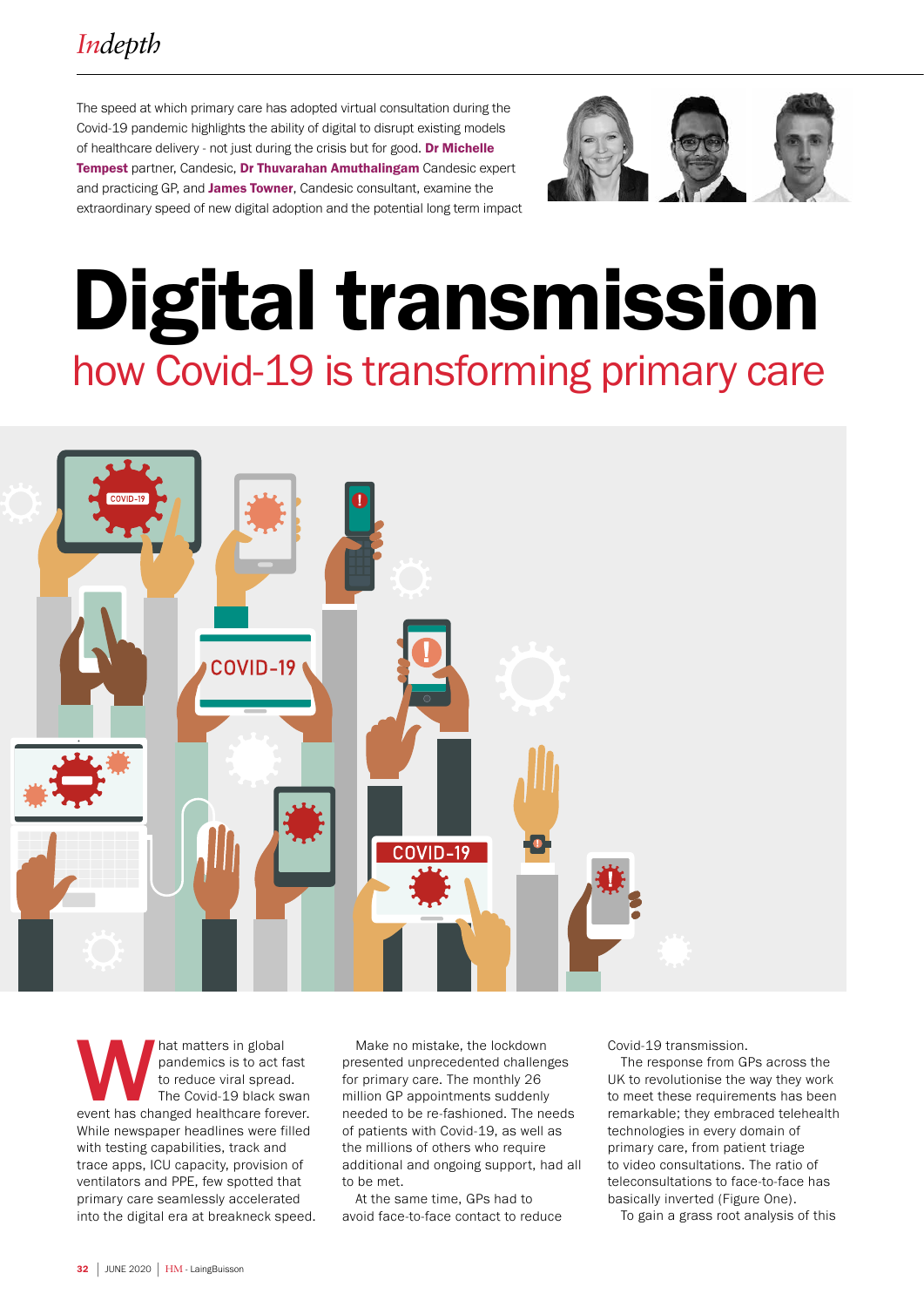

## TELEHEALTH VS FACE-TO-FACE CONSULTATION RATIO HAS INVERTED

seismic shift, Candesic surveyed over 200 GPs at the start of May. Prior to the pandemic, only 28% performed more than ten telephone consultations per day compared to 97% now. Moreover, just 10% of GPs performed video consultations prior to lockdown, whereas now they nearly all do (Figure Two).

Covid-19 has also invoked a cultural shift in how customers are choosing to interact more digitally, evidenced by NHSX/NHS Digital data for April (compared to February).

The number of visits to NHS website peaked at 3.4 million, the highest daily total ever, NHS 111 online users increased by more than 50 times and registrations to use the NHS app increased by 111%. Meanwhile, pharmacies have seen a five-fold increase in the number of electronic prescriptions.

Since new functionality has been added to the NHS App allowing patients to use it to nominate their pharmacy, the number of prescriptions made via the NHS app increased 97%.

Both GPs and their customers identify key benefits from going digital, including improved time efficiency, improved access for those in remote locations or with other barriers to access, such as mental health conditions, and a way to overcome the first-come, first-served booking system. Kayleigh Hartigan, Chief Commercial Officer at Zava remarked: 'We've seen a huge uptick in the digital out of pocket pay market with people wanting advice, consultations and medication. This was particularly the case for patients suffering from long term conditions who were physically avoiding the GP, but searching for routine support.'

Of course, some teleconsultations subsequently require a physical visit for examination and care that cannot be performed remotely.

In 2018, Babylon found that just 15% of its video consultations went on to require a physical visit.

Similarly, eConsult noted that between 2012 and 2014, GPs were able to close 60-70% of their online two-way messaging consults without a physical follow-up. This theme continues to hold true amidst the

pandemic.

FIGURE ONE

adoption

Our survey found GPs could resolve 82% of their teleconsultations without the need for physical follow up (Figure Three) and 72% of GPs say teleconsultations save them time overall (Figure Four).

Speed of technology

To allow this seismic shift, the red tape holding digital change has been cut. NHSX moved quickly to expand and procure services, including an additional 11 video consultation systems, at the end of last month to allow nationwide access to teleconsultations in primary care. eConsult, for example, which performed 500 consultations per month two years ago, delivered 400,000 consultations in April 2020. Its online triage and consultation service is now

BOTH GPS AND THEIR CUSTOMERS IDENTIFY KEY BENEFITS FROM GOING DIGITAL

being used by over 2,700 general practices, covering over 22 million of the UK population, with 50 practices



**SOURCE** CANDESIC RESEARCH AND ANALYSIS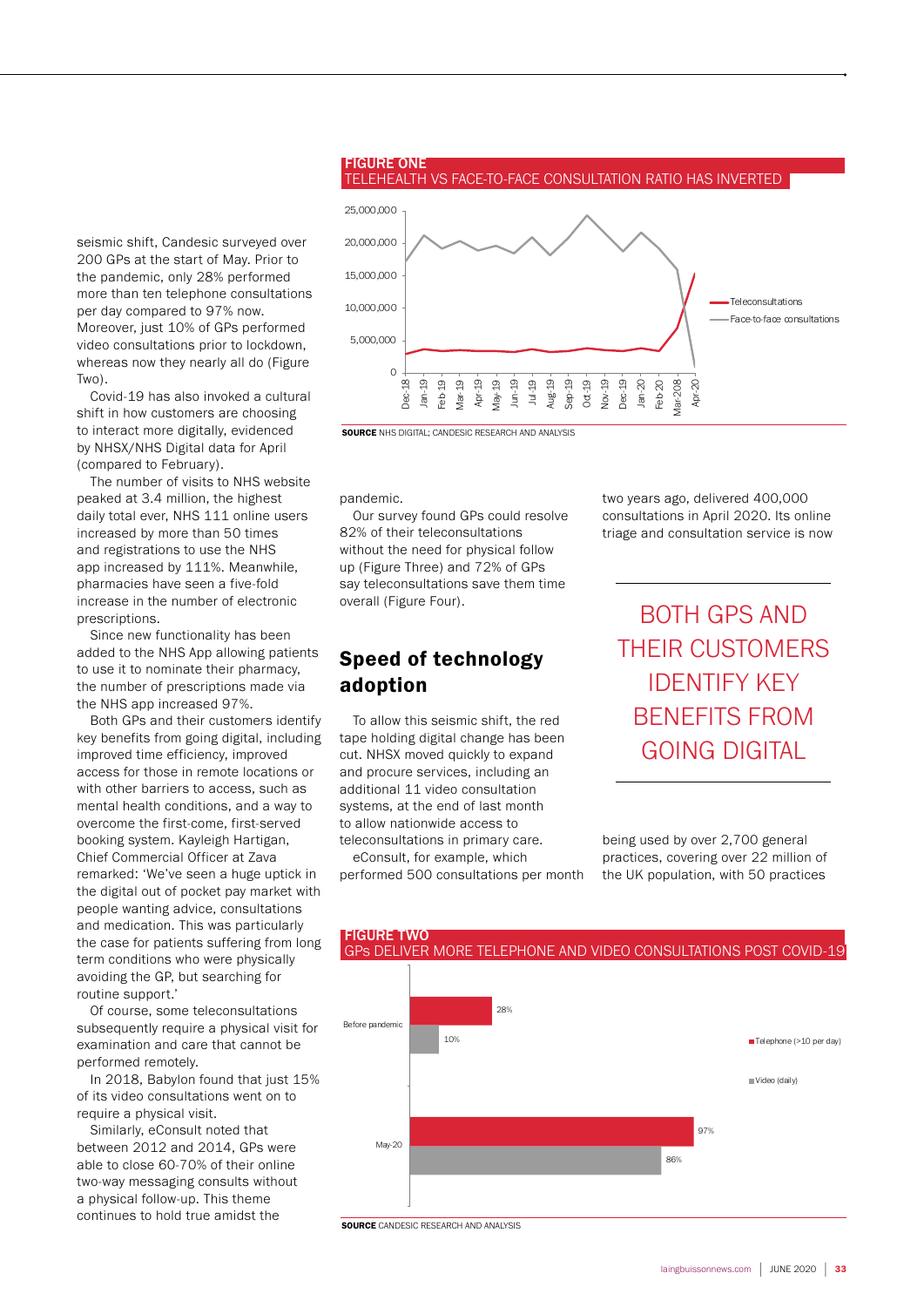### FIGURE THREE CANDESIC SURVEY FOUND 82% OF INITIAL CONSULTATIONS COULD BE CLOSED VIA TELEHEALTH WITHOUT NEED FOR FACE-TO-FACE FOLLOW UP



SOURCE CANDESIC RESEARCH AND ANALYSIS

### being added each day.

The infrastructure requirements to support this change have been enormous and here again years' worth of change has been achieved, with more than 21,000 laptops and VPNs being distributed in April to support GPs video and online consultation needs.

Technology companies have been racing to capitalise on the new regulatory and infrastructure support made available during the coronavirus crisis. It has become clear that AccuRx, which began life four years ago with a text-messaging service, has captured the video and online consultation

THE UK HAS NOT BEEN ALONE IN THE PROVISION AND ADOPTION OF TELEHEALTH SERVICES AMID THE PANDEMIC

# FIGURE FOUR<br>CANDESIC SURVEY FOUND 72% GPs THOUGHT TELEHEALTH CONSULTATIONS SAVED THEM TIME



market, being used for an average of over 35,000 consults per day and climbing, according to NHS Digital.

From GPs we surveyed, AccuRx had been used by 91% of GPs during the pandemic (Figure Five) and, furthermore, 99% of GPs that used AccuRx said they would like to use its services long term.

EMIS launched its video consultation system, Video Consult, last month. It can integrate seamlessly with the existing EMIS Web and Patient Access systems, which are already used in over 4,000 GPs and have just this month hit ten million NHS patient downloads, respectively.

This service is available free to practices for a 12-week period.

TPP expanded its ability to provide more ways for GPs to connect to their patients digitally by launching Airmid last month. The service was originally set for summer release, but like all things digital during the pandemic, this has been brought forward in the emergency.

Like the EMIS system, this temporarily free service allows patients to book and manage appointments, access video consultations and order repeat prescriptions via the app.

By mid-April, two weeks after launch, Airmid had amassed 60,000 users.

It's noteworthy that the UK has not been alone in the provision and adoption of telehealth services amid the pandemic. Kry (Sweden), Myclinic365 (Ireland) and Doctolib (France) have all offered free online and video consultation systems to support the requirement for remote health access across Europe.

As a word of caution, amongst the newfound appreciation and enthusiasm for teleconsultations, GPs identify key concerns and believe improvements and iterations will have to occur before adoption of telehealth services long term (Figure Six).

## Long-term impact

There are huge questions regarding the future of corner shop style general practices when remote working is proving so popular.

Even a 10% shift in consultation